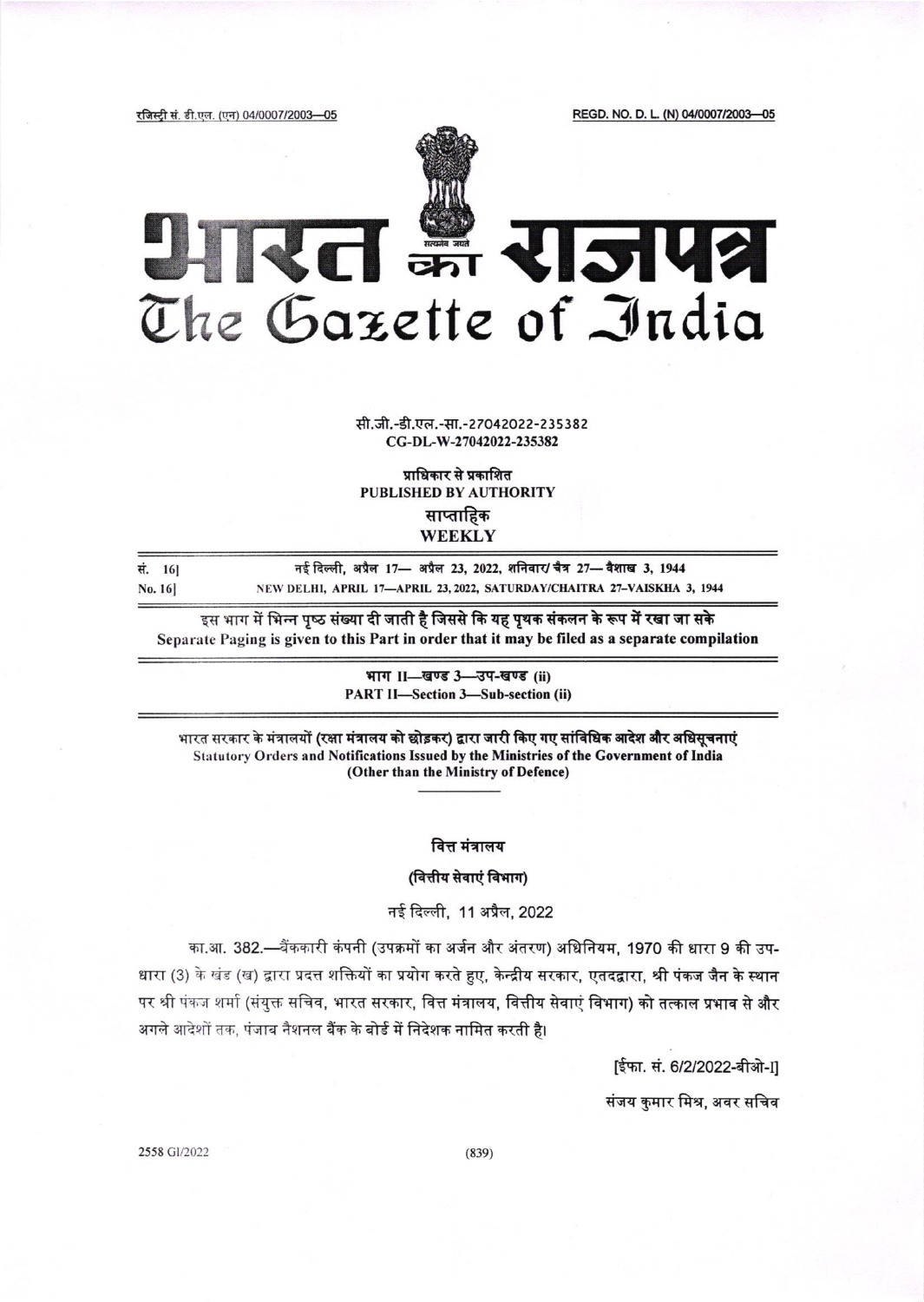## **MINISTRY OF FINANCE**

## (Department of Financial Services)

## New Delhi, the 11th April, 2022

S.O. 382.—In exercise of the powers conferred by clause (b) of sub-section (3) of section 9 of the Banking Companies (Acquisition and Transfer of Undertakings) Act, 1970, the Central Government hereby nominates Shri Pankaj Sharma (Joint Secretary, Government of India, Ministry of Finance, Department of Financial Services) as Director on the Board of Punjab National Bank, with immediate effect and until further orders, vice Shri Pankaj Jain.

[eF. No. 6/2/2022-BO.I]

SANJAY KUMAR MISHRA, Under Secv.

# नई दिल्ली, 11 अप्रैल, 2022

का.आ. 383.—वैंककारी कंपनी (उपक्रमों का अर्जन और अंतरण) अधिनियम. 1970 की धारा 9 की उप-धारा (3) के खंड (ख) द्वारा प्रदत्त शक्तियों का प्रयोग करते हुए, केन्द्रीय सरकार, एतदद्वारा, सुश्री वंदिता कौल के स्थान पर श्री भूषण कुमार सिन्हा (संयुक्त सचिव, भारत सरकार, वित्त मंत्रालय, वित्तीय सेवाएं विभाग) को तत्काल प्रभाव से और अगले आदेशों तक, बैंक आफ इंडिया के बोर्ड में निदेशक नामित करती है।

# [ईफा. सं. 6/2/2022-बीओ-I]

संजय कुमार मिश्र, अवर सचिव

## New Delhi, the 11th April, 2022

S.O. 383.—In exercise of the powers conferred by clause (b) of sub-section (3) of section 9 of the Banking Companies (Acquisition and Transfer of Undertakings) Act, 1970, the Central Government hereby nominates Shri Bhushan Kumar Sinha (Joint Secretary, Government of India, Ministry of Finance, Department of Financial Services) as Director on the Board of Bank of India, with immediate effect and until further orders, vice Ms Vandita Kaul.

[eF. No. 6/2/2022-BO.I]

SANJAY KUMAR MISHRA, Under Secy.

# नई दिल्ली, 11 अप्रैल, 2022

का.आ. 384.—बैंककारी कंपनी (उपक्रमों का अर्जन और अंतरण) अधिनियम, 1980 की धारा 9 की उप-धारा (3) के खंड (ख) द्वारा प्रदत्त शक्तियों का प्रयोग करते हुए, केन्द्रीय सरकार, एतदद्वारा, श्री एस. आर. मेहर के स्थान पर सुश्री एम. जी. जयश्री (उप महानिदेशक, भारत सरकार, वित्त मंत्रालय, वित्तीय सेवाएं विभाग) को तत्काल प्रभाव से और अगले आदेशों तक, पंजाब एंड सिंध बैंक के बोर्ड में निदेशक नामित करती है।

> [ईफा. सं. 6/2/2022-बीओ-।] संजय कुमार मिश्र, अवर सचिव